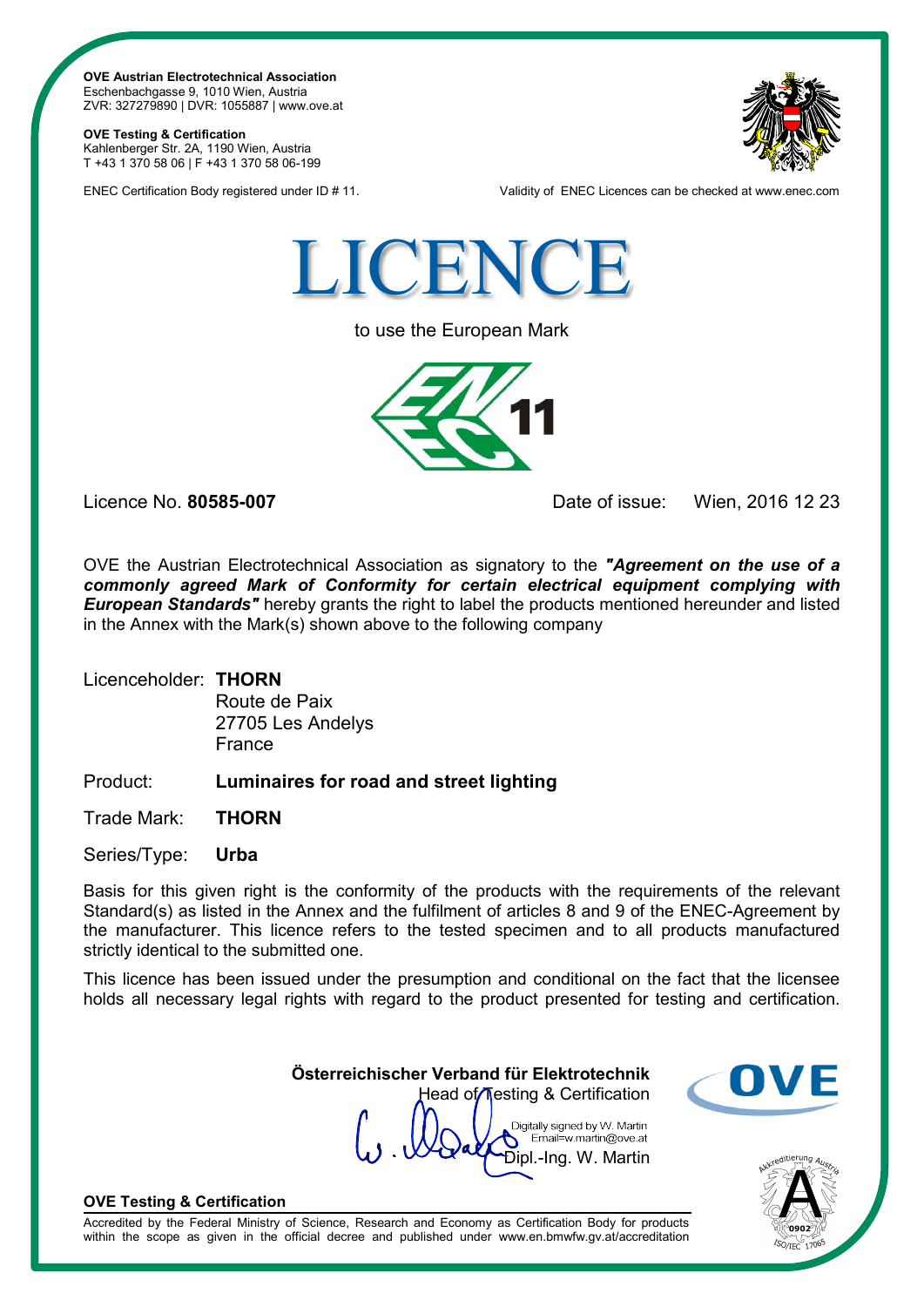

**Licence No. 80585-007** Wien, 2016 12 23 Page 2 of 5

| Hersteller<br>Manufacturer                              | <b>THORN</b><br>Route de Paix<br>27705 Les Andelys<br><b>France</b>                                                                                                                                              |
|---------------------------------------------------------|------------------------------------------------------------------------------------------------------------------------------------------------------------------------------------------------------------------|
| Fertigungsstätte(n)<br>Factory location(s)              | <b>THORN</b><br><b>Route de Paix</b><br>27705 Les Andelys<br><b>France</b>                                                                                                                                       |
| Typenbezeichnung<br>Type reference                      | <b>URBA S  CL1 </b><br>URBA L  CL1 , see page 5                                                                                                                                                                  |
| Prüfbericht<br><b>Test Report</b>                       | TR 80585-0004-01 ECS                                                                                                                                                                                             |
| Nationale Bestimmung(en)<br><b>National Standard(s)</b> | ÖVE/ÖNORM EN 60598-1:2015-11-01<br>ÖVE/ÖNORM EN 60598-2-3:2012-01-01                                                                                                                                             |
| Europanorm(en)<br>European Standard(s)                  | EN 60598-1:2015<br>EN 60598-2-3:2003 + A1:2011                                                                                                                                                                   |
| Ersatz für Zertifikat<br>Superseded licence             |                                                                                                                                                                                                                  |
| Anmerkung(en)<br>Remark(s)                              | Classified as risk group 2 (moderate risk) according<br>EN 62471:2008.<br>The luminaire should be positioned so that prolonged<br>staring into the luminaire at a distance closer than 1,0 m<br>is not expected. |
|                                                         | SMT-procedure.                                                                                                                                                                                                   |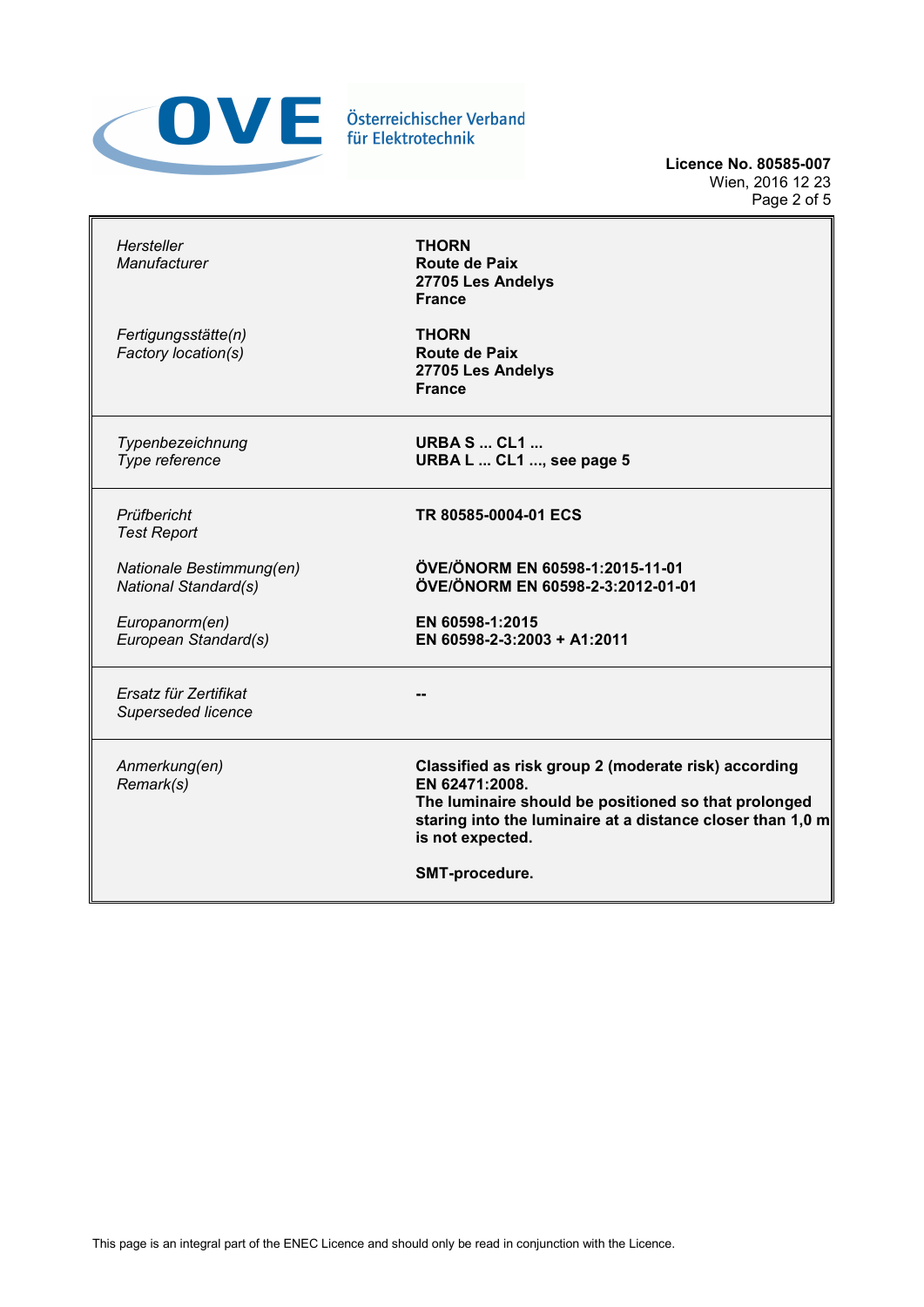

**Licence No. 80585-007** Wien, 2016 12 23 Page 3 of 5

| Nennspannung<br>Rated voltage                                       | 230/240V, 50/60Hz                                                                                                                                                                                                                                                                                            |  |  |
|---------------------------------------------------------------------|--------------------------------------------------------------------------------------------------------------------------------------------------------------------------------------------------------------------------------------------------------------------------------------------------------------|--|--|
| Anzahl und Leistung der Lampen<br>Rated wattage and number of lamps | URBA S 12L : 1x LED module R12<br>URBA S 24L : 2x LED module R12<br>URBA S 36L : 1x LED module R36<br>URBA L 48L : 4x LED module R12<br>URBA L 60L : 2x LED module R12<br>+1x LED module R36<br>URBA L 72L : 3x LED module R12<br>+1x LED module R36<br>URBA L 84L : 1x LED module R12<br>+2x LED module R36 |  |  |
| Lampentyp(en)<br>Lamp identification                                | LED modules R12 (12 LEDs) and R36 (36 LEDs)                                                                                                                                                                                                                                                                  |  |  |
| Schutzgrad<br>Degree of protection                                  | <b>IP66</b>                                                                                                                                                                                                                                                                                                  |  |  |
| Netzanschluß<br>Supply connection                                   | <b>Screw terminals</b>                                                                                                                                                                                                                                                                                       |  |  |
| Befestigungsfläche<br>Supporting surface                            | Normally flammable surface                                                                                                                                                                                                                                                                                   |  |  |
| Schutzklasse<br>Class of protection                                 | C <sub>1</sub>                                                                                                                                                                                                                                                                                               |  |  |
| <b>Beschreibung des Aufbaus</b><br>Description of construction      | LED urban street lighting lantern with 12 to 36 LEDs<br>(Small size) and 48 to 84 LEDs (Large size). Housing<br>made of die-cast aluminium, textured dark grey or black<br>with tempered flat glass (fracture in small pieces).<br>IK09 (IK08 for prismatic glass).                                          |  |  |
|                                                                     | Post-Top Ø60 and 76mm spigot or Side entry mounting<br>with adjustable tilt angles of 0°, -5°, -10°.                                                                                                                                                                                                         |  |  |
|                                                                     | Integral power reduction function which dims down to<br>50% power, effective 3 hours before and 5 hours after a<br>calculated midnight.                                                                                                                                                                      |  |  |
| Zusatzinformation<br>Additional information                         | Certified for LED modules driven at max. 700mA.                                                                                                                                                                                                                                                              |  |  |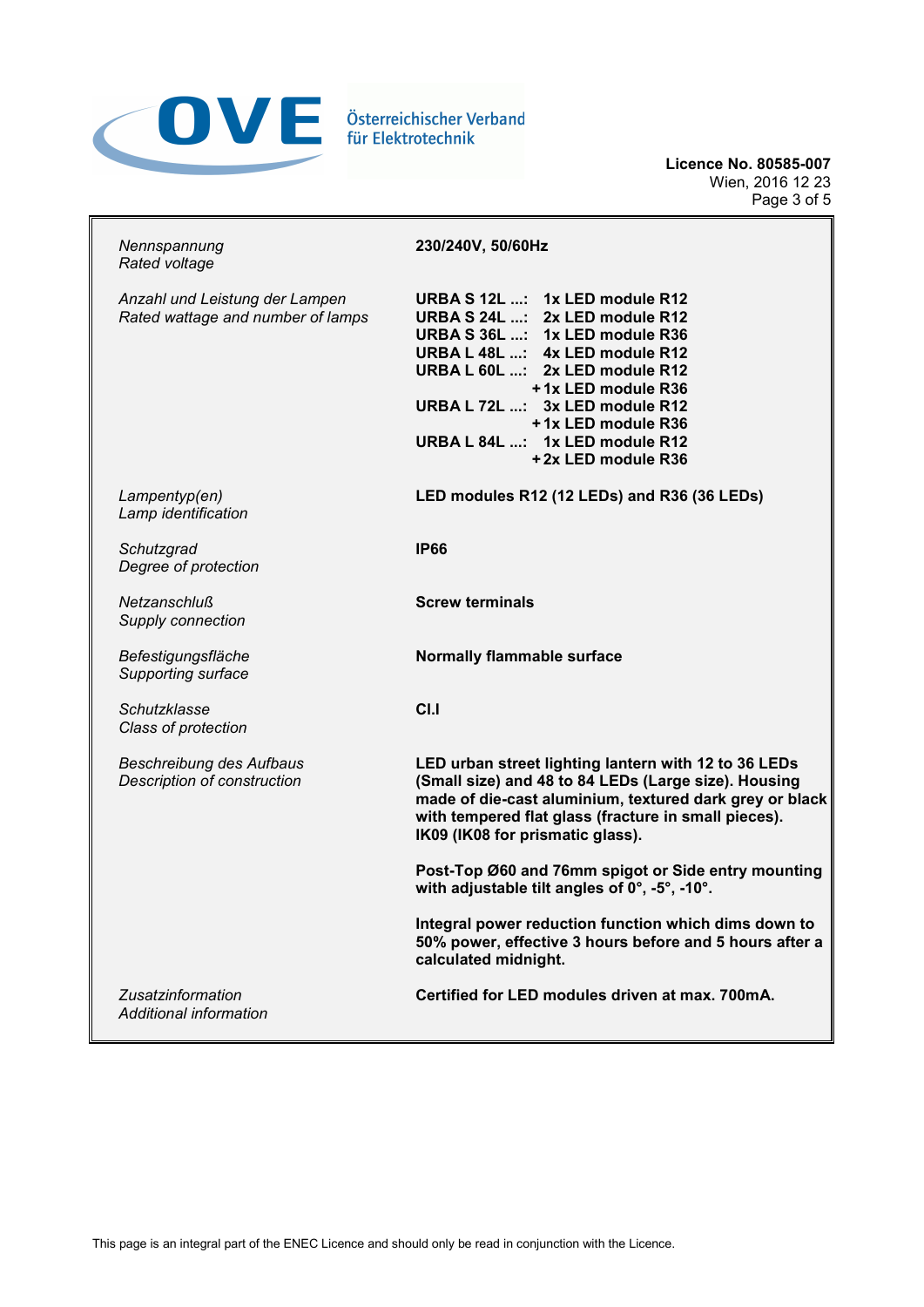

**Licence No. 80585-007** Wien, 2016 12 23 Page 4 of 5

| <b>Bauteil</b><br>Component                                                                                                                                                                                                                     | Code<br>Code     | Hersteller<br>Manufacturer       | Typenbezeichnung<br><b>Type Reference</b>                 | Konformitätszeichen<br>Mark(s) of conformity                         |  |
|-------------------------------------------------------------------------------------------------------------------------------------------------------------------------------------------------------------------------------------------------|------------------|----------------------------------|-----------------------------------------------------------|----------------------------------------------------------------------|--|
| <b>LED Module</b>                                                                                                                                                                                                                               | B<br>B           | <b>THORN</b><br><b>THORN</b>     | <b>LEM R12</b><br>LEM R36                                 | ÖVE<br>ÖVE                                                           |  |
| <b>LED</b> control<br>gear                                                                                                                                                                                                                      | в<br>В<br>в<br>B | Osram<br>Osram<br>Osram<br>Osram | OT 40W 4DIM<br>OT 60W 4DIM<br>OT 90W 4DIM<br>OT 165W 4DIM | <b>ENEC 10</b><br><b>ENEC 10</b><br><b>ENEC 10</b><br><b>ENEC 10</b> |  |
| <b>Terminals</b>                                                                                                                                                                                                                                | A                | <b>Electro Terminal</b>          | SLK <sub>3</sub>                                          | <b>ENEC 10</b>                                                       |  |
|                                                                                                                                                                                                                                                 | A                | <b>BJB</b>                       | 450V, 24A, T110<br>46.412<br>450V, 24A, T85               | <b>ENEC 10</b>                                                       |  |
| Internal wiring                                                                                                                                                                                                                                 | В                | <b>BLF</b>                       | <b>SIL/0100</b><br>300V; 0,75mm <sup>2</sup> ; 180°C      | <b>VDE</b>                                                           |  |
|                                                                                                                                                                                                                                                 | B                | <b>Omerin</b>                    | <b>RECSC;</b><br>300V, 180°C                              | <b>VDE</b>                                                           |  |
| <b>External wiring</b>                                                                                                                                                                                                                          | A                | Interchangeable                  | H07RN-F 1,5mm <sup>2</sup>                                | <b>HAR</b>                                                           |  |
| Power switch                                                                                                                                                                                                                                    | A                | <b>OMT</b>                       | 0125;<br>250V, 10A, T120                                  | <b>IMQ</b>                                                           |  |
|                                                                                                                                                                                                                                                 | A                | <b>OMT</b>                       | 0127;<br>250V, 16A, T120                                  | <b>IMQ</b>                                                           |  |
| Gland                                                                                                                                                                                                                                           | A                | <b>BLM</b>                       | <b>BM-22L</b><br>PA6, IP68, 80°C                          | <b>VDE</b>                                                           |  |
| The component is replaceable with another one, also certified, with equivalent characteristics.<br>A<br>B<br>The component is replaceable if authorised by the test house.<br>Integrated companent tooted together with the appliance<br>$\sim$ |                  |                                  |                                                           |                                                                      |  |

C Integrated component tested together with the appliance.<br>D Alternative component. Alternative component.